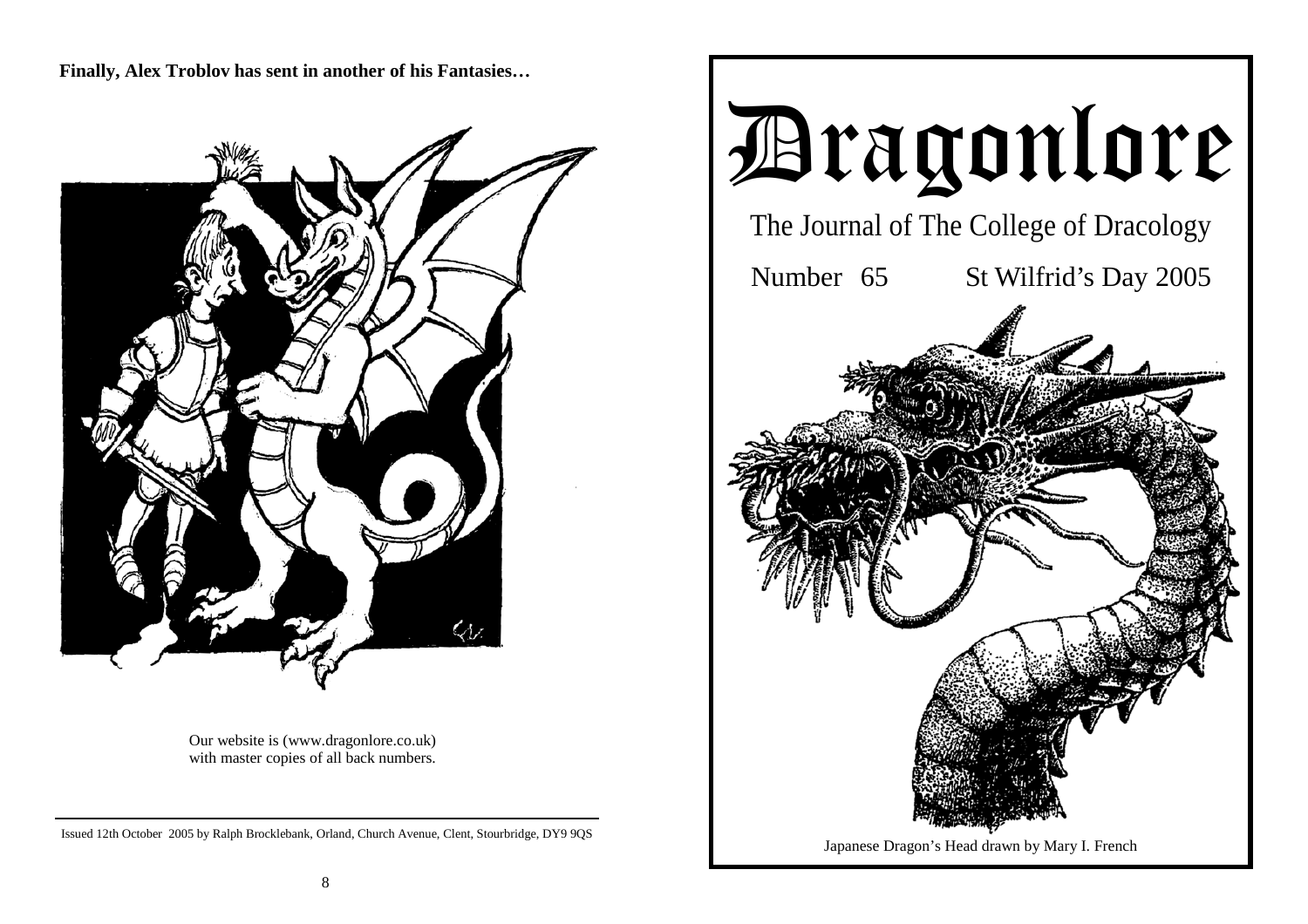

#### **The College of Dracology for the Study of Fabulous Beasts**

The drawing on the cover is taken from *A Dictionary of Monsters & Mysterious Beasts* by Carey Miller (London, 1974) which was reviewed briefly in No. 6. Although somewhat frightening in appearance, oriental dragons are basically kindly and are responsible for the weather, especially when it is windy and wet.

Saint Wilfrid was born in 634, the son of a thegn of Northumbria, and was educated at Lindisfarne, then a stronghold of the Celtic Church, but he went to study in Rome and returned as an active evangelist and became the Bishop of York. At the Synod of Whitby, which was called in 664 to decide the proper rules for calculating the date of Easter, after Bishop Colman of Lindisfarne had spoken in favour of the Celtic tradition, said to be based on the method of St John, Wilfrid put the case for the Roman way of fixing Easter, allegedly derived from St Peter. King Oswy, presiding, wished Christian Britain to be united in its observances, and voted in favour of the Roman method, reckoning that St Peter guarded the gates of heaven and would not be pleased if opposed. It was not just the dating of Easter that distinguished the Roman from the Celtic Church. The old church of Ireland had spread over Scotland and northern England, and saw Christianity as a fulfilment of the ancient pagan beliefs, converting old sacred sites and festivals from their pagan origins to accept the revelations of Christ, whom they saw as the incarnation of their ancient Sun god. For them, Christianity was an experience of the spirit which all could share, very different from the practice of Rome, which saw it as a set of beliefs that had to be imposed by authority. I suspect that many of the tales of the conversion of pagans by missionaries from Rome (and Wilfrid was well up in the league tables here) actually referred to Christians of the Celtic Church being persuaded to accept Roman authority. Indeed, I recall a forceful television programme on the history of the Celtic Church given by a Roman Catholic Archbishop of Armagh in which he deeply regretted the loss of spirituality that the imposition of the Roman rule had entailed. It was as if his love of Ireland had overcome his loyalty to Rome. Back in the seventh century, when the crunch came at Whitby, Wilfrid certainly recognized where the greater power lay, and encouraged the king to take the part of St Peter and Rome. Later he was made Bishop of Hexham where he died peacefully in 709. His feast day falls on 12th October. And what has this to do with dracology? The Celtic Church was sympathetic to paganism, and still saw dragons as benevolent nature spirits, as they remained in China, and to some extant in Wales to this day, whereas the Roman Church taught that they were evil creatures, the expression of Satan and the enemies of heaven, to be fought to the death by Saints such as Michael, George, Margaret and

**Helen Murray** has sent a picture of a Pictish stone with strange carvings on it, one of which depicts a creature known as a "beastie" that may be an early form of Kelpie. Below it is the serpent and z-rod emblem, and there are a couple of horses with riders. It is known as Martin's Stone and is found near the village of Tealing in Angus. There is naturally a legendary story attached to the stone, summarised in this children's playground versegame:

> Tempted at Pitempton Draigled at Baldragon Stricken at Strathmartin And killed at Martin's Stane.

A useful guide to Pictish symbolism is *Picts, Gaels and Scots* by Sally M. Foster (London, 1996) which illustrates a number of their carved stones, but not this one, though it does show the "beastie" and "serpent and z-rod" emblems.



**Roland Symons** has sent in a couple more badges of Royal Air Force Stations. Colerne, whose badge was granted in 1944, is situated very near the place where the three ancient counties of Wiltshire, Somerset and Gloucestershire meet, so it shows the dragon from the arms of the first two and a horseshoe from the arms of the last. Kai Tak was the RAF Station in Hong Kong and so has a traditional Chinese dragon on its badge, granted in 1940. The motto translates as "Ability and Ambition of the Highest."



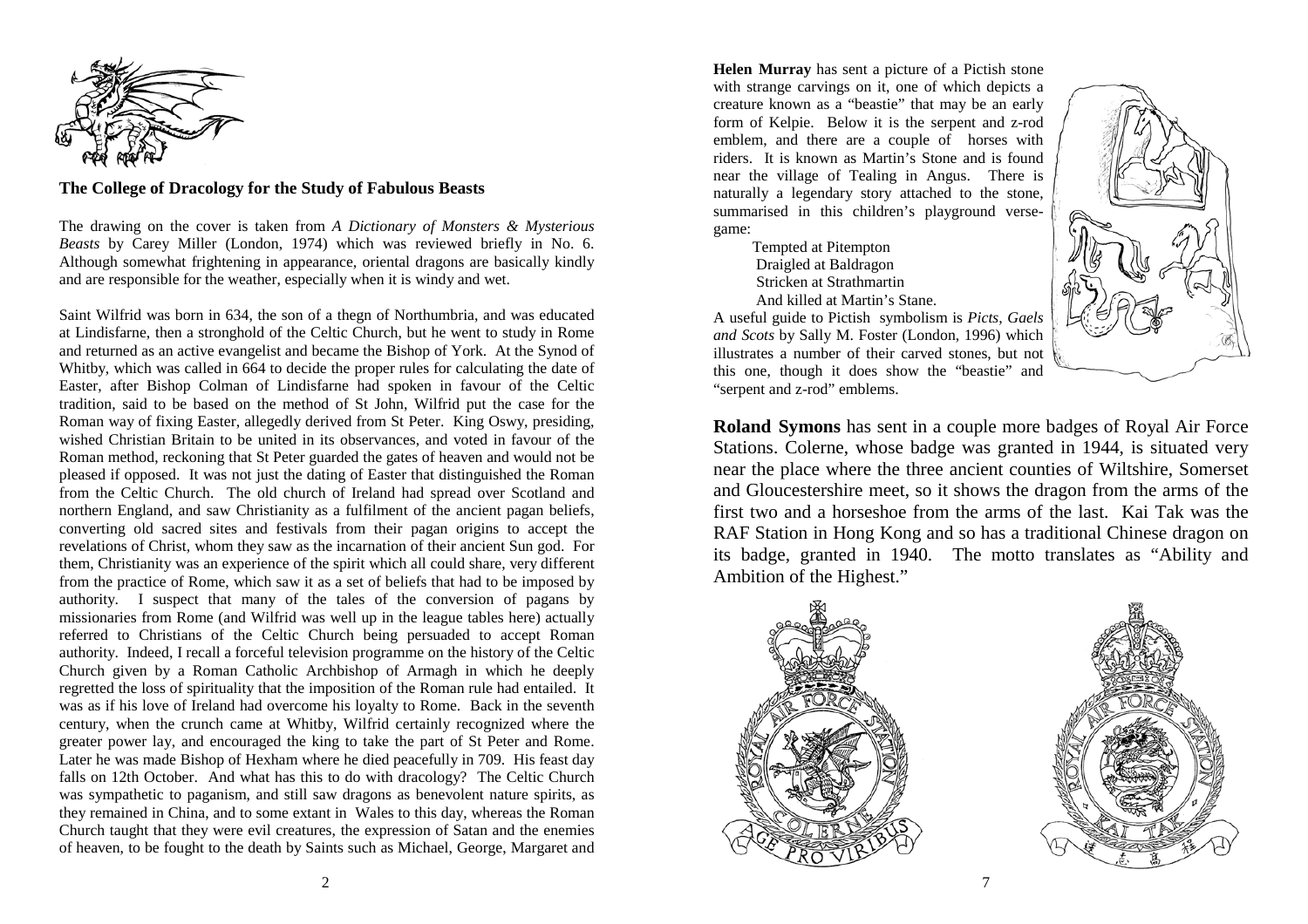# **FROM THE POSTBAG**

**David Vaudrey** sent in a photograph of some gates next door to his cousin's house in Fordingbridge, Hampshire, which had the most unusual hinges in the form of ancient dragons, which shape also appeared on a windvane where one might expect to see a weathercock. Enquiry of the owner, Mr Robert Christoforides, as to their origin, elicited the information that he had been stuck in a traffic jam near Tooting Bec in London and had seen them on a church, and being much taken with their design, had them copied for the gates to his house yard. Here is a rough sketch of their outline.



**John Dent** sent a postcard, provided by **June Marriage**, showing the carved and painted mediaeval dragon that forms a feature of the Dragon Hall in Norwich, a fifteenth-century timber mechants' hall, and from which it derives its name. Its tongue and wing are pinky red and the rest of it is greeny grey. The only one still surviving, it is supposed that it must originally have been one of an opposing pair. In fact, if other mediaeval buildings are any guide, there might have been a whole series of them along the length of the roof, in the spandrels. This dragon is a true example of the type, as seen in early bestiaries, before the heralds started to give them an extra pair of legs. Following heraldic convention, John thought that this specimen ought to be called a Wyvern, but in fact that would be an anachronism. It is a pity that some of the publicity for the Dragon Hall uses a disneyfied dragon (*see No 49, page 8*) instead of this authentic creature.



many another holy figure. Did the dragons themselves change their nature and switch sides? Or was it a necessary step in the evolution of human society from dependence on nature towards a greater freedom of action? There are still questions to be answered.

### **BOOK REVIEW**

**"Nothing but Blue Skies"** by Tom Holt (London, 2001) was a gift from Annie Robertson, and is a witty fantasy based on the idea of a struggle between TV weather presenters, who are blamed for bad weather, and Chinese weather dragons, who are actually responsible for it. These dragons can assume human form, sometimes so successfully that they even deceive their own kind, and the plot is so complicated and full of unexpected twists that it keeps the reader alert. In the end, some of the weathermen turn into dragons themselves, so it is hard to say who has won, but virtue is rewarded and wickedness overcome, so it is really a kind of happy ending. From the point of view of dracology, one has to say that Holt does not understand that traditional Chinese weather dragons could fly because they were spiritual and did not have wings, though this is a detail that does not mar the enjoyment of the story. It is possible that modern Chinese dragons have been made to follow the fashion of their European counterparts, and have felt it necessary to grow wings after all.

Annie also gave us an oriental dragon carved in Bali from a five-inch cube of wood, that she brought from Thailand. I have to report that it is winged, albeit with the feathered bird-like variety rather than those of a bat. This drawing hardly does it justice.



### **FEEDBACK with an Addition to the A to Z**

Jan Keuzenkamp has written that the strange creature holding up the shield of Brielle and illustrated on page 6 of No. 61, is not actually a Centaur but a **Capirussa**, a kind of satyr with the ears of a spaniel, as seen in his own drawing of the supporter, shown here in silhouette. Could the name possibly be a corruption of *capripus,* meaning "goat's foot"?